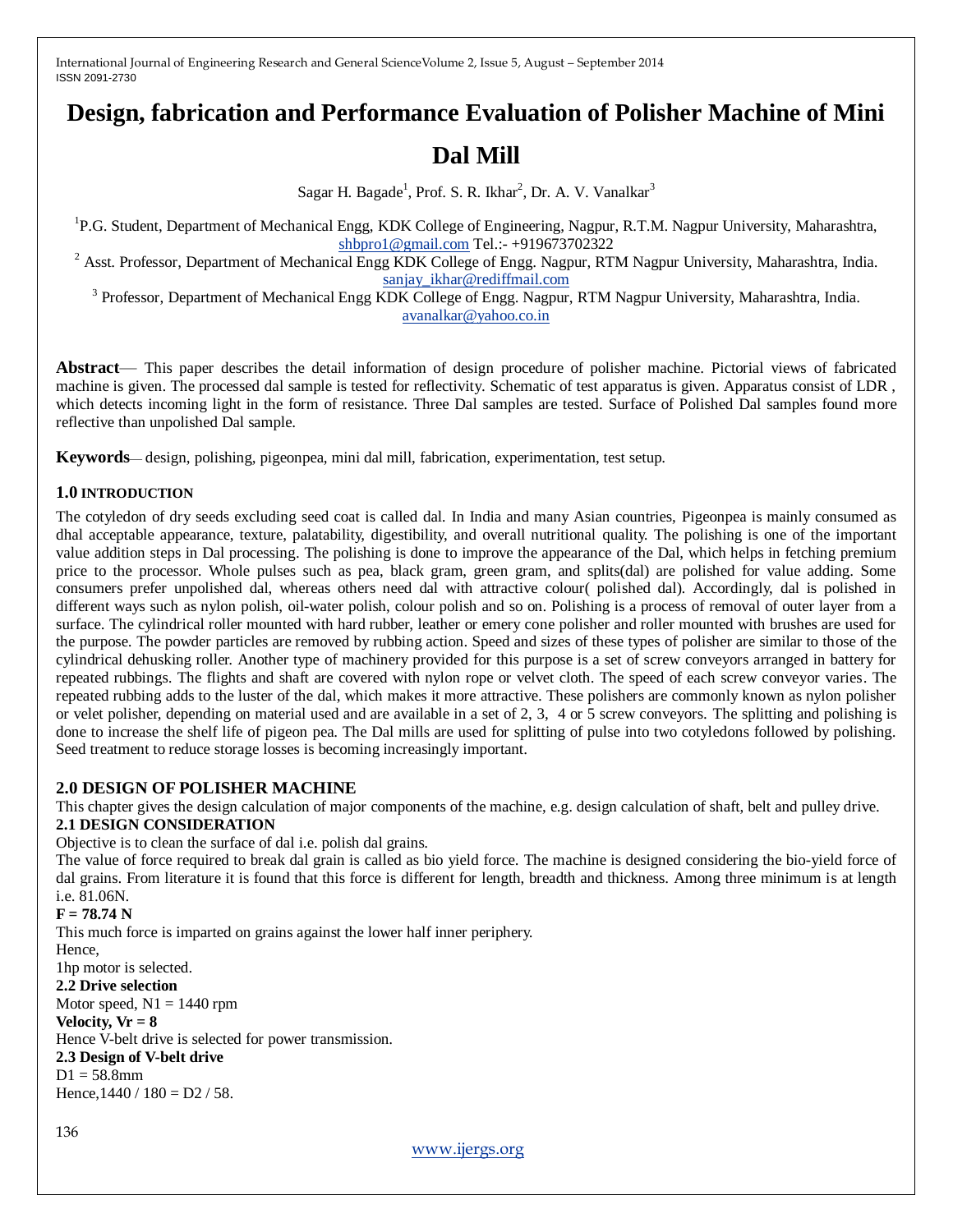$D2 = 406$ mm Checking,  $Vp = π D1 N1 / 60$ = **3.83 m/sec** The peripheral velocity(Vp) for de-hulling i.e. splitting is recommended 10 m/s. 1] Power per belt =  $(F_w - F_c)x (e^{\mu\theta/sin(\alpha/2)} - 1)x V_p = 2.378 \text{ kW}$  $e^{\mu\theta/\sin(\alpha/2)}$ 2] Number of belts,  $N = Pd / power$  power peer belt = 0.345,  $N = 1$ 3] Length of belt,  $L = \pi/2(D2+D1) + 2C + (D2 - D1)^2 / 4C = 1988$  mm Standard length of belt selected  $L = 77$  inch **2.4 Design of bigger pulley** 1) Width of pulley  $w = (n-1) e + 2f$ For section-A,  $W = (n-1) e + 2 f = 21$ mm 2) Pitch diameter ,Dp For v-groove details,  $\alpha = 38$  degree, Recommended Dp = 200mm 3) Type of construction According to diameter of pulley,  $D2 = 406$ mm Arm construction type selected No. Of arms  $= 1$ . No. Of sets  $= 1$ 4) Rim thickness  $T = 0.375 \sqrt{D} + 3 = 11$ mm **2.5 DESIGN OF MAIN SHAFT** 1) DESIGN TORQUE  $T_d = 60xPxK_l/(2x\pi xN)$ ------ [K<sub>i</sub>=1.75 for electrical motor and line shaft] **Td= 69.259 N-m** 2) Forces on belt drive  $T_d = (T_1 - T_2)D_2/2$ **(T1-T2) = 341.177 N-m** -------------------------------(1)  $T_1/T_2 = e^{\mu \theta}$ Where , Coefficient of friction,  $\mu$ = 0.3 Angle of lap on smaller pulley,  $\theta = 2.364$  $T_1/T_2 = e^{0.3\bar{x} 2.364}$ **T<sup>1</sup> = 2.032 T2**--------------------------------(2) From equation (1) and (2)  $2.032$  T<sub>2</sub> – T<sub>2</sub> = 341.177  $T_1 = 671.77$  **N**,  $T_2 = 330.6$  **N 2.6 FORCE CALCULATION ON MAIN SHAFT**



Fig 2.1 Vertical shear force diagram Weight of pulley ,  $W_{pa} = 5.5kg = 54N$ Weight of main shaft with rotor,  $W_{sh} = 15kg = 147.15N$ At static equilibrium,  $\Sigma F = 0$  $R_{vb} + R_{vd} = 1203.62$ ----------------------------------(1) Taking moment at point B, Hence,  $\Sigma Mb = 0$  $R_{vd} = 144.1N$ Substituting above value in equation (1)

137

[www.ijergs.org](http://www.ijergs.org/)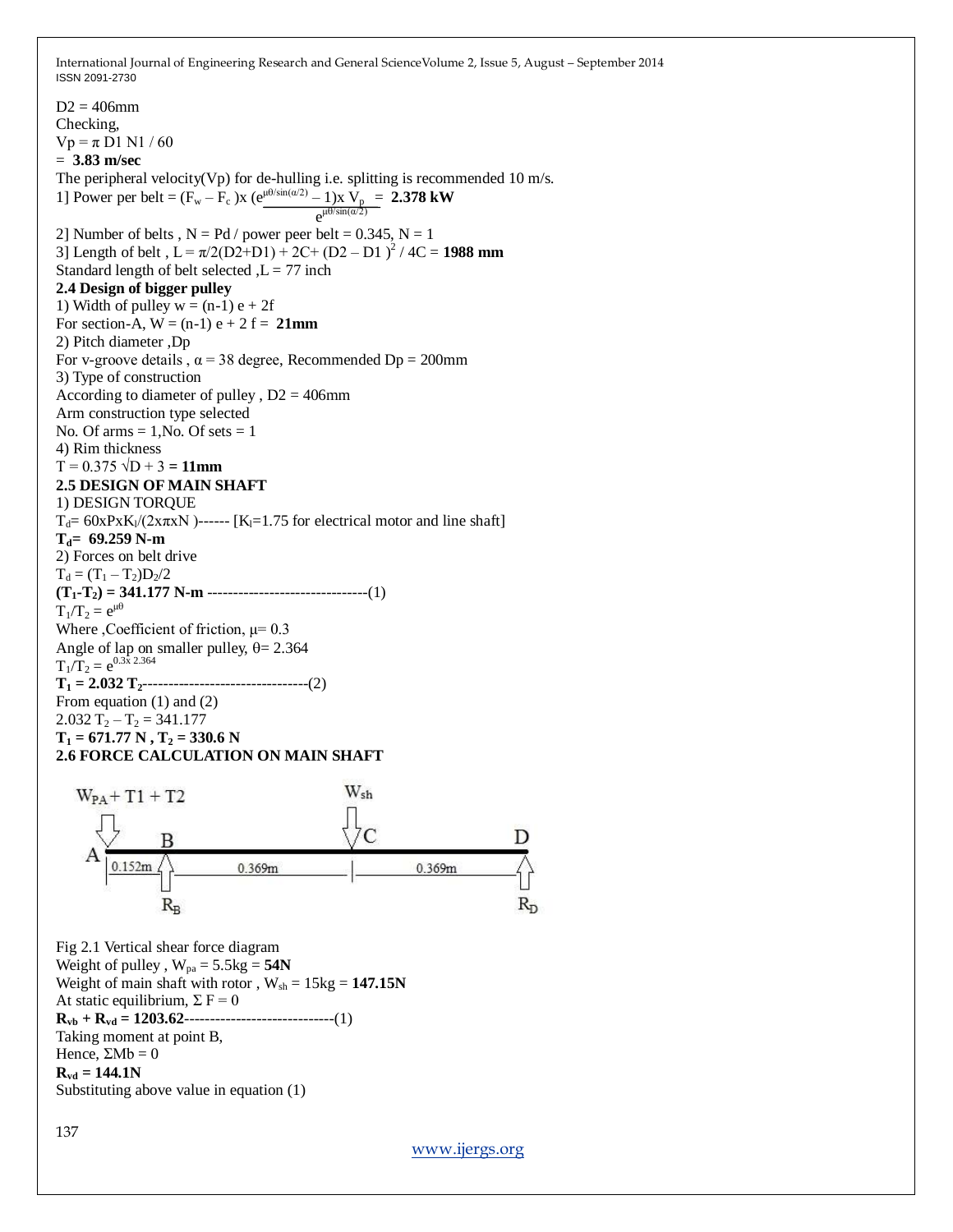Hence,  $\mathbf{R}_{\text{vb}} = 1.59\text{N}$ 





3) Lower Half Casing With Frame 4) Polisher Machine



Fig.no 3.1Top View of Roller with Pulley Fig.no.3.2 Upper Half Casing With Hopper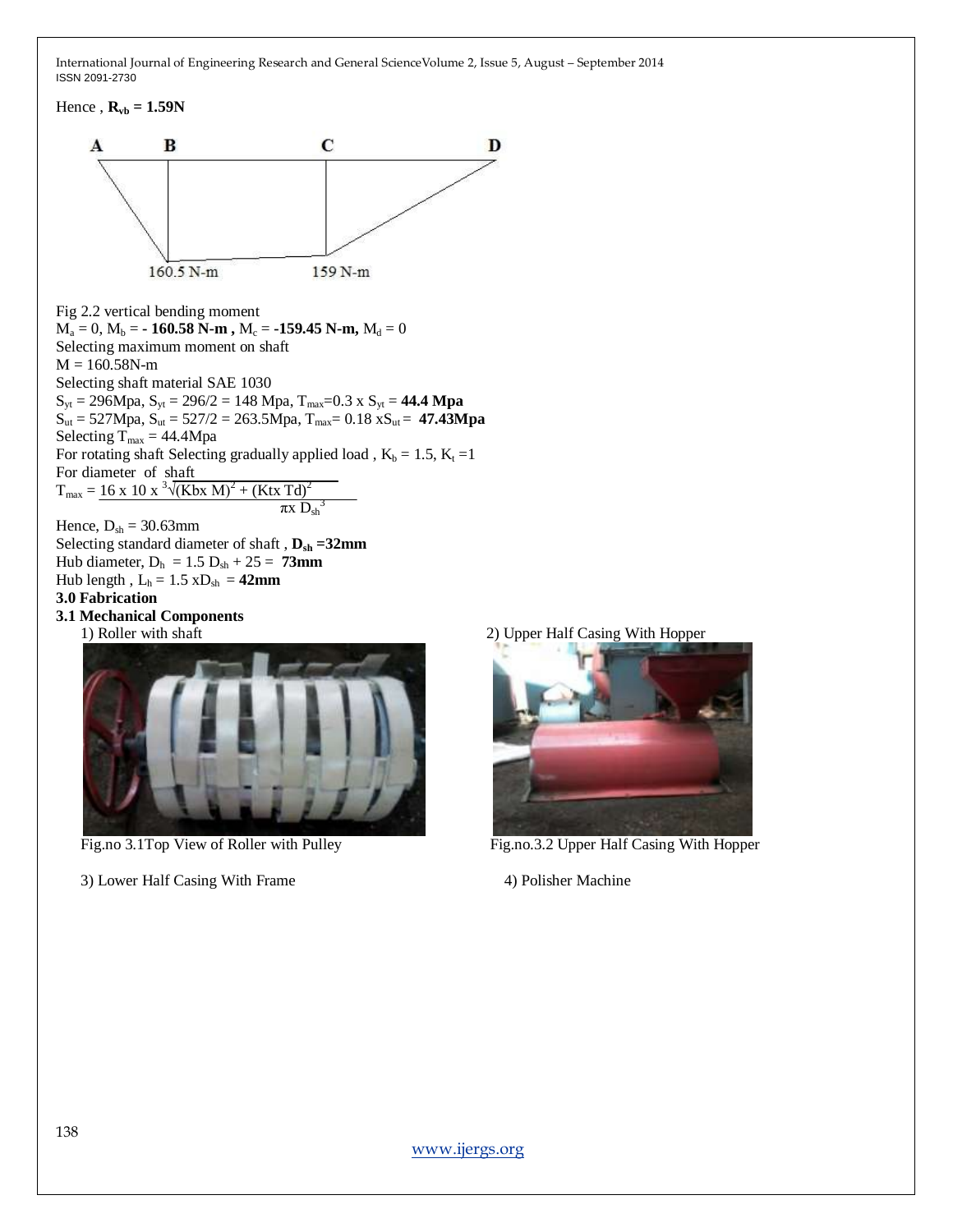

Fig.no.3.3 Lower Half with Velvet Bed Fig.no.3.4 Assembled Machine



#### **4.0 EXPERIMENTATION 4.1 MATERIALS AND METHODS**

Two samples are selected for testing. The first sample selected for testing is output product of a mini dal mill. This sample is dehusked and split tur dal. It contains split unhusked grains, split husked grains, broken grains husk and dust. It is processed through oil mixing, sun drying and dehusking.



#### Fig. Prepared Dal Samples **4.2 TESTING**

## **4.2.1 TEST APPARATUS**

Photo-conductive cell with a potentiometer is used to compare the shine of surface. Reflections of light from a surface of grains is measured indirectly.





Fig.no.4.1 schematic of test apparatus Fig. no.4.2Test Apparatus Principle of Working:

‗When light strikes semi-conductor material, there is decrease in cell resistance'.

## **4.2.3TESTING RESULT**

Three samples are tested for light reflectivity.10 tests are done on each sample and mean values are tabulated. Results of testing are tabulated as below:

| ᇦ. | פו<br> | ж | JК |
|----|--------|---|----|
|    |        |   |    |

[www.ijergs.org](http://www.ijergs.org/)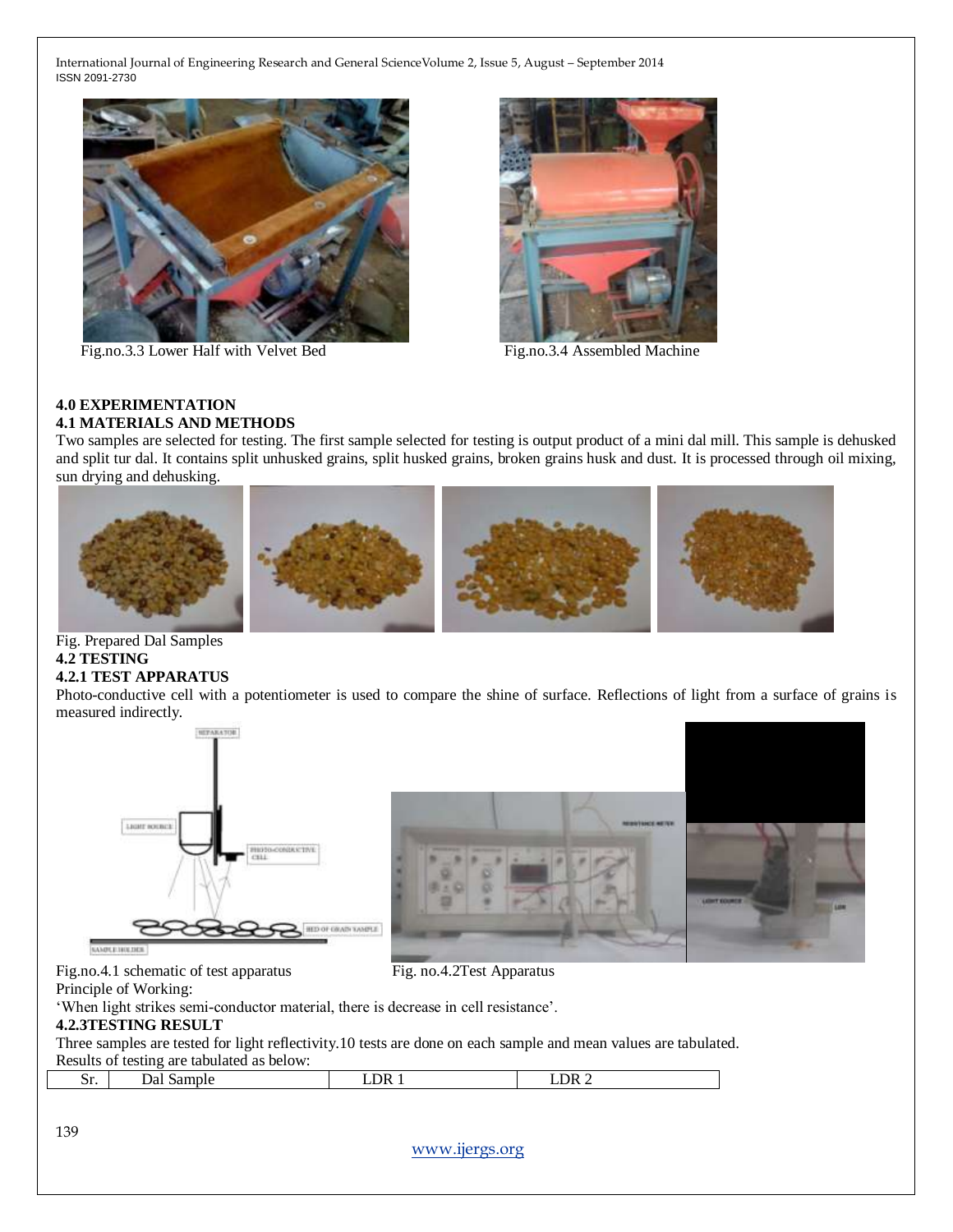

Fig .4.4 Dal sample vs LDR readings

Decrease in resistance indicates increase in intensity of light striking LDR (LIGHT DEPENDENT RESISTOR i.e. Photo-Conductive cell). Above table clearly indicates that grains samples of Tur Dal processed through Polisher Machine have better shine.

# **5.0 CONCLUSION**

Decrease in resistance indicates increase in intensity of light striking LDR (LIGHT DEPENDENT RESISTOR i.e. Photo-Conductive cell). Above table clearly indicates that grains samples of Tur Dal processed through Polisher Machine have better shine. From above study, results shown that there is improvement in the textur of Tur dal.

# **REFERENCES:**

[1] Mutalubi Aremu Akintunde ,"Development of a Rice Polishing Machine ", AU J.T. 11(2): 105-112 (Oct. 2007)

[2] Gbabo Agidi, Liberty J.T., Eyumah A.G., "Design, Construction and Performance Evaluation of aCombined Coffee Dehulling and Polishing Machine", International Journal of Emerging Technology and Advanced Engineering, Volume 3, Issue 11, November 2013

[3] Oduma O., Femi1 P.O. and Igboke M.E. "assessment of mechanical properties of pigeon pea (cajanus cajan (l)millsp) under compressive loading", International Journal of Agricultural Science and Bioresource Engineering Research Vol. 2(2), pp. 35-46, October, 2013

[4] Shirmohammadi Maryam, Yarlagadda P. K.D.V., Gudimetla P., Kosse V., "Mechanical Behaviours of Pumpkin Peel under Compression Test", Advanced Materials Research, 337(2011), pp. 3-9

[5] N. V. Shende, "Technology adoption and their impact on formers : A Case study of PKV Mini Dal Mill in Vidarbha Region"Asian Resonance , VOL.-II, ISSUE-IV, OCTOBER-2013

[6] Singh Faujdar and Diwakar B.," Nutritive Value and Uses of Pigeonpea and Groundnut" ICRISAT, 1993

[7] Mangaraj S, Kapoor T," Development and Evaluation of a Pulse Polisher", Agricultural EngineeringTodayYear : 2007, Volume : 31

[8] Mangaraj S. and SinghK. P.," Milling Study of Multiple Pulses Using CIAE Dhal Mill for Optimal Responses", J Food Process Technol, Volume 2 • Issue 21 0.4172/2157-7110.1000110

[9] Kurien P. P., "Advances in Milling Technology of Pigeonpea", Proceedings of the InternationalWor k shop onPigeonpeas, Volume 1, 15-19 December 1980

[10] Nwosu J. N, Ojukwu M, Ogueke C. C, Ahaotu I, and Owuamanam C. I., "The Antinutritional Properties and Ease of Dehulling

140